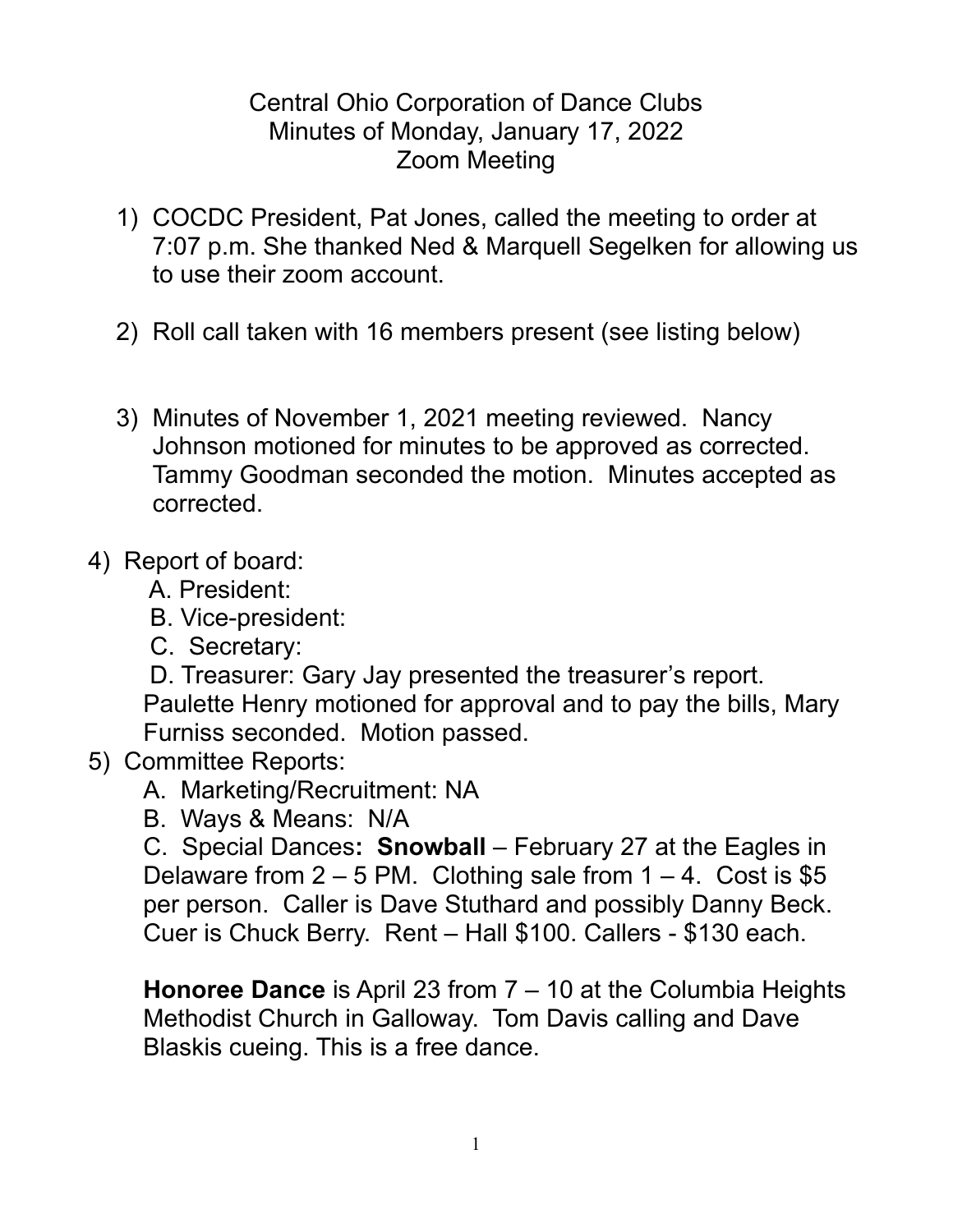D. Convention (2023): There will be a meeting on February 19 at 10 AM at the HER office in Powell. Flooring for the rounds and Plus hall is secured. The Crowne Plaza will provide flooring for two salon rooms for \$100 each.

E. State Corp: No meeting as of this date. Next meeting 2/6/22. F. Scheduling Coordinator –Terri Ross announced **New Dancer** dances will be held at LBJ on 2/18, BADS/OS on 2/25, Westerville on 3/5, and Grove City on 4/9.

G. Constitution and By-Laws -NA

H. Insurance: NA

I. Nominating – Pat Jones ask Nancy Johnson and Mary Galentine to serve as Nominating Committee. They accepted. They will present candidates for VP & Treasurer at the March 7, 2022 meeting. They will serve a 2-year term.

- 6) Old Business: NA
- 7) New Business:

A. Hi-Timers is currently a rounds only club. They intend on joining Council.

B. Pat Jones discussed continuing with a Zoom account for the next few months to be used for committees, etc. to help with travel and finding a venue for meetings. It is \$14.99/month. Mona Porter made a motion to get Zoom through May 2022; Sue Corbin seconded. Motion passed.

## 8) Club Reports

- A. BADS/OS Cancelled first two dances in January.
- B. Calico Pairs N/A
- C. Friendly Ties N/A

D. Grove City – Cancelled dances in January. Dances have been small; two students with 2-3 squares Feb 12 with Tom Davis – Valentines Dance

E. I.C. Rounds – They have 2 new couples.

F. Johnny Appleseeds: Last dance they had 5 squares. 30 students. (2 large home-schooled families are taking lessons).